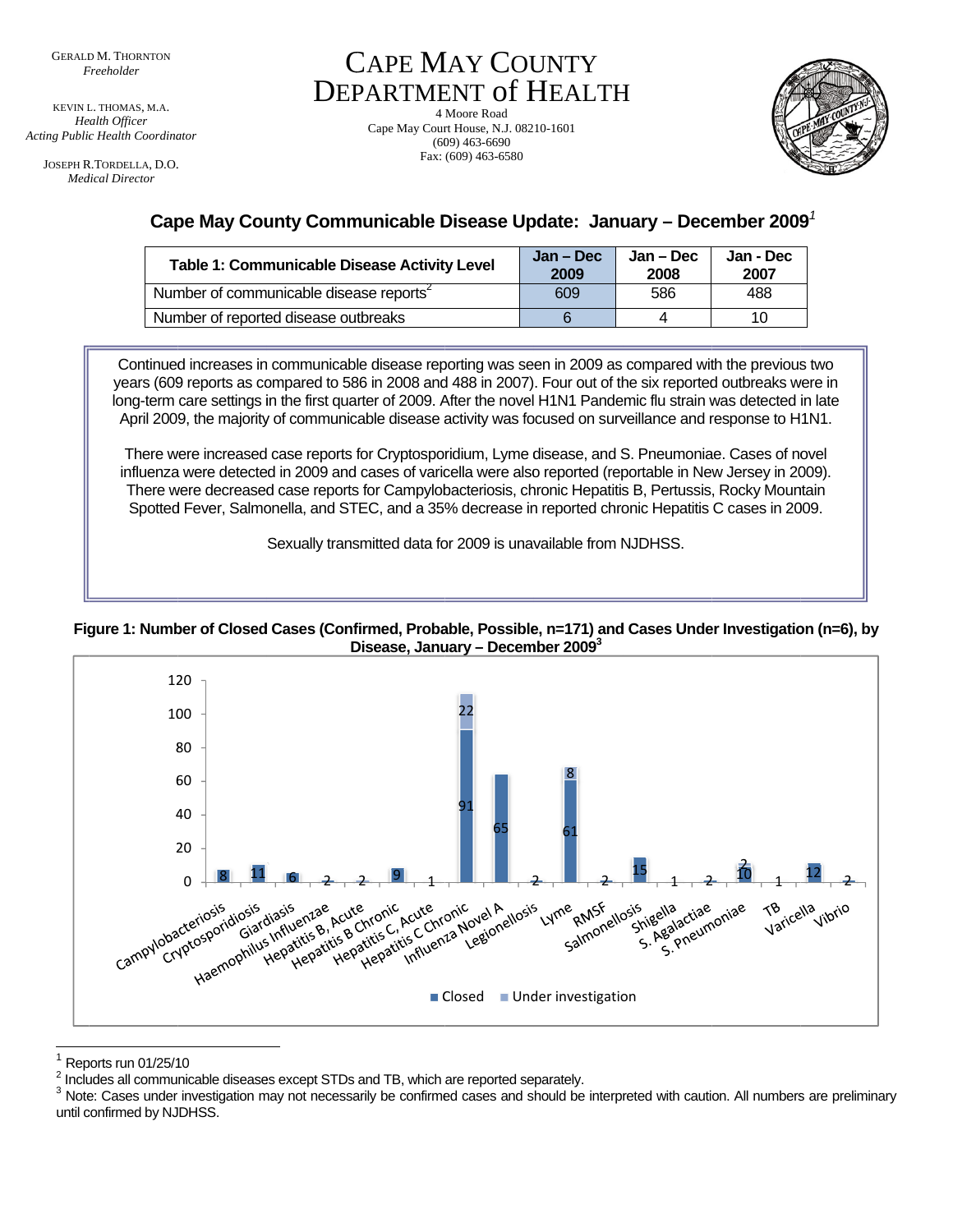

#### Figure 2: Number of Reported STD Cases by Disease and Sex, January - December 2008, 2007<sup>4</sup>

### Table 2: Reported Disease Outbreaks, January - December 2009

| <b>Description</b>                | <b>Setting</b>              | <b>Initial</b><br><b>Onset</b> | <b>Notes</b>                |
|-----------------------------------|-----------------------------|--------------------------------|-----------------------------|
| Norovirus                         | Long-term care facility     | Jan 09                         | Laboratory confirmed        |
| GI/Unknown, suspect Norovirus     | Long-term care facility     | Feb 09                         | No specimens collected      |
| <b>Norovirus</b>                  | Long-term care facility     | Feb 09                         | Laboratory confirmed        |
| Influenza B                       | Long-term care facility     | Mar <sub>09</sub>              | Single case only, no spread |
| Adenovirus 14                     | <b>Residential facility</b> | Mar <sub>09</sub>              |                             |
| H <sub>1</sub> N <sub>1</sub> Flu | Countywide                  | May 09                         |                             |

## Figure 3a: Number of Hepatitis C Cases Closed or Under Investigation, by year, 2007 - 2009



Additional information on communicable disease can be requested through:

Kim Cervantes, MA, MPH Epidemiologist, Cape May County Department of Health Tel: 463-6690; Fax: 463-6580 E-mail: kcervantes@co.cape-may.nj.us

<sup>&</sup>lt;sup>4</sup> STD numbers for 2009 are unavailable from NJDHSS.